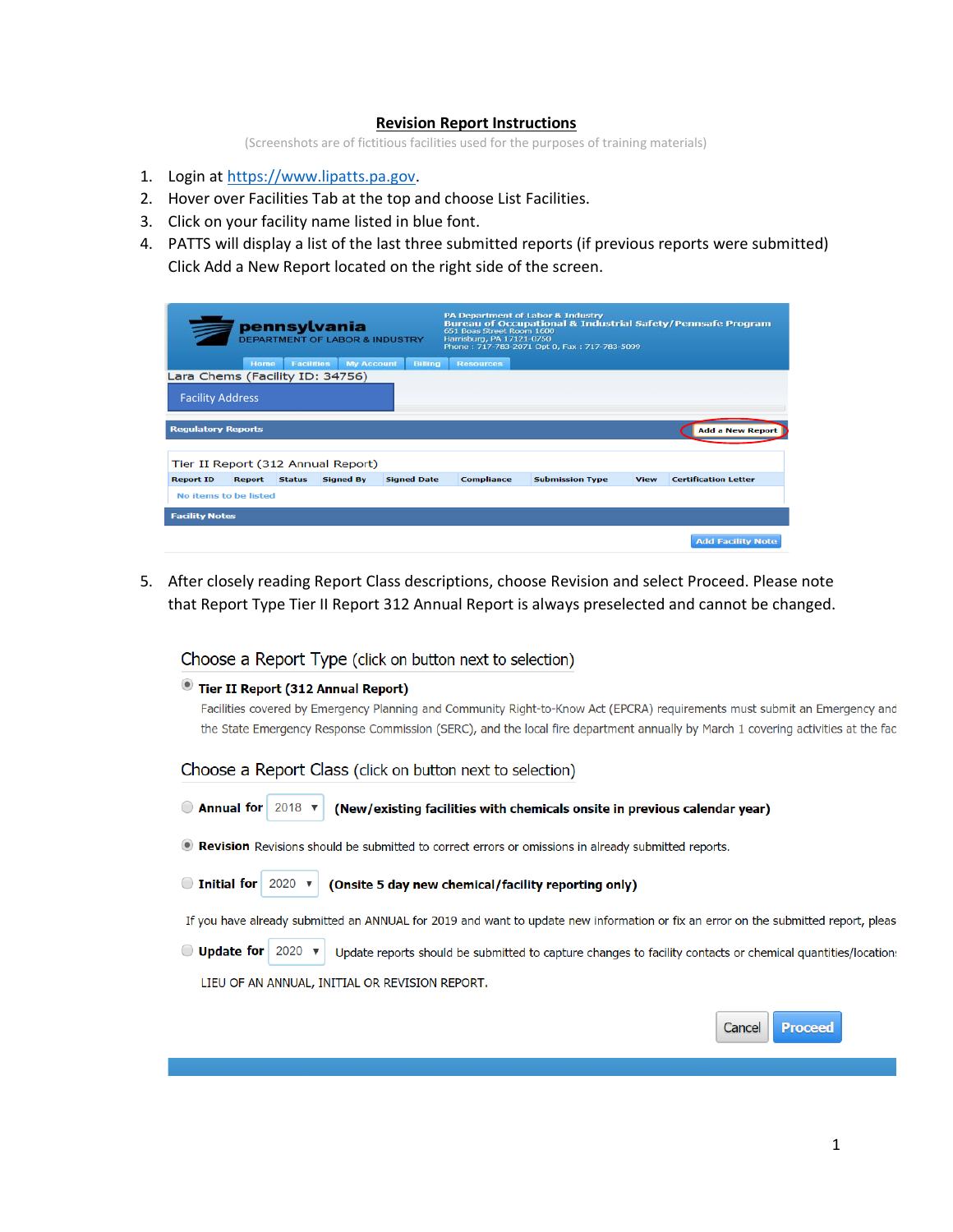6. If Revision Report is selected, you will have to select which report is being revised by clicking on the dropdown arrow, enter the reason for the revision, select the acknowledgment box regarding the accuracy of information provided, and click on Finish.

| pennsylvania<br><b>DEPARTMENT OF LABOR &amp; INDUSTRY</b><br><b>My Account</b><br><b>Facilities</b><br>Home                                                    | <b>PA Department of Labor &amp; Industry</b><br><b>Bureau of Occupational &amp; Industrial Safety/Pennsafe Program</b><br>651 Boas Street Room 1600<br>Harrisburg, PA 17121-0750<br>Phone: 717-783-2071 Opt 0, Fax: 717-783-5099<br><b>Billing</b><br><b>Resources</b>                            | <b>PATTS</b> Tier II Reporting Year: 2019<br>Welcome Lara, Department of L&I Last Login: 04/01/2020, 08:46 AM<br>Submit User Log Out |
|----------------------------------------------------------------------------------------------------------------------------------------------------------------|---------------------------------------------------------------------------------------------------------------------------------------------------------------------------------------------------------------------------------------------------------------------------------------------------|--------------------------------------------------------------------------------------------------------------------------------------|
| Choose a Report to Revise                                                                                                                                      | Select any Report from the following and enter the reason for the revision and details about sections or content that will be edited in the revision.<br>If a dropdown is empty or cannot find the report you want to revise in the dropdown, it is because the report is not available to revise |                                                                                                                                      |
| Select Report Type *<br>Revise a Submitted Report *<br>Tier II Report (312 Annual Report) ▼<br><b>Select One</b><br><b>Select One</b><br>Reason for Revision * |                                                                                                                                                                                                                                                                                                   |                                                                                                                                      |
|                                                                                                                                                                | 337076 - Tier II Report (312 Annual Report) 2019 Annual (Revision)                                                                                                                                                                                                                                |                                                                                                                                      |
| O<br>I acknowledge that the information entered here is accurate and true.                                                                                     | <b>Finish</b><br>Cancel                                                                                                                                                                                                                                                                           |                                                                                                                                      |
|                                                                                                                                                                |                                                                                                                                                                                                                                                                                                   |                                                                                                                                      |
|                                                                                                                                                                |                                                                                                                                                                                                                                                                                                   |                                                                                                                                      |
|                                                                                                                                                                |                                                                                                                                                                                                                                                                                                   |                                                                                                                                      |

7. Revision Report will display 6 Steps that can be Edited: Step 1: Facility Information- Click Edit on right-side of screen to edit the facility details

Step 2: Chemical Information- Click Add Chemicals to add a new chemical, Import Chemicals to import chemical information from other facilities you might report for e.g. a parent company that has same chemical.

- Choose the trashcan symbol to delete a chemical from list.
- Choose the Edit symbol to Edit chemical previously reported. Use this option to change Chemical Descriptions, Chemical State, Chemical Format; select Trade Secret if needed, Physical and Health hazards; Remove SDS/MSDS and replace with new SDS; Update Chemical Quantity, Location, Number of Days onsite, and Confidentiality of Storage Location. Gallon to pounds converter tool and Latitude and Longitude Coordinate tool are available in this section as well.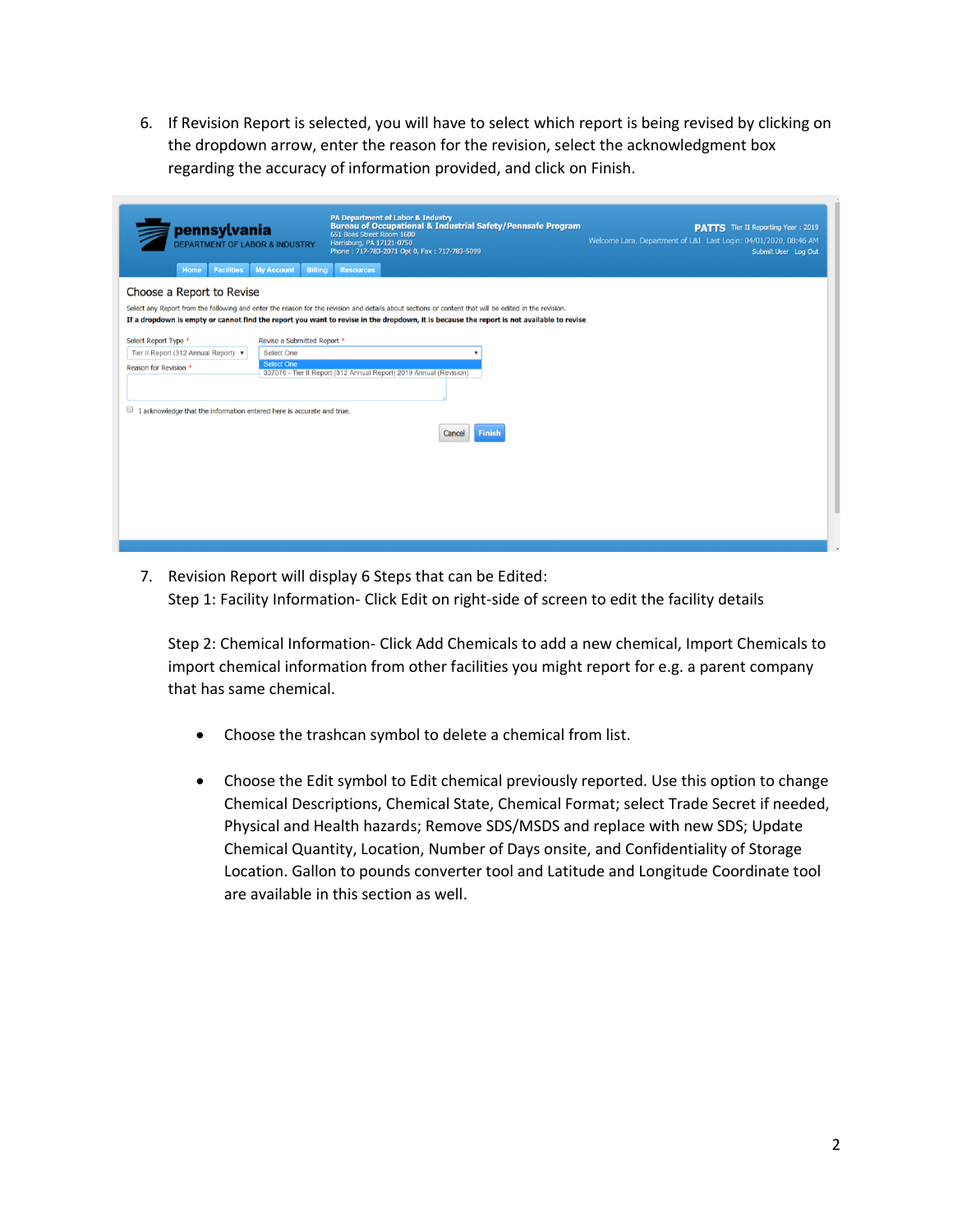| -                                                                                               | <b>Step 2: Review Chemical Inventory</b> | Total: 1            | EHS: 0                         | EHS>TPQ: 0                    |                                  |   | <b>Add Chemicals</b> |             | <b>Import Chemicals</b>             |
|-------------------------------------------------------------------------------------------------|------------------------------------------|---------------------|--------------------------------|-------------------------------|----------------------------------|---|----------------------|-------------|-------------------------------------|
| <b>Chemical List</b>                                                                            |                                          |                     |                                |                               |                                  |   |                      |             |                                     |
| Back $\blacktriangledown$<br>Q<br>All A B C D E F G H I J K L M N O P Q R S T U V W X Y Z Other |                                          |                     |                                |                               |                                  |   |                      |             |                                     |
| <b>CAS</b><br><b>No</b>                                                                         | ▲ Chemical Name                          | <b>Pure/Mix EHS</b> |                                | <b>Max Daily Amt</b><br>(lbs) | <b>EHS Exceeds</b><br><b>TPQ</b> |   | <b>Edit Delete</b>   | Is<br>Valid | <b>Last Modified</b><br><b>Date</b> |
|                                                                                                 |                                          |                     | All<br>$\overline{\mathbf{v}}$ |                               |                                  |   |                      |             |                                     |
| 7722841                                                                                         | Hydrogen peroxide (Conc.<<br>52%         | Pure                | Non-EHS                        | 10000                         | <b>No</b>                        | ₽ | ŵ                    |             | 2/11/2020<br>12:36:50 PM            |
| ▼<br>10<br>Rows per page<br><b>Total Results:1</b>                                              |                                          |                     |                                |                               |                                  |   |                      |             |                                     |

• Chemical Name in SDS section is where you select Remove and can then select Add to attach a new SDS.

| Inventory & Storage<br>Chemical Description                                                                                                               |                                                                                                                                                                                                                                                                                                                                                                                                                                                                                                       |  |  |  |  |
|-----------------------------------------------------------------------------------------------------------------------------------------------------------|-------------------------------------------------------------------------------------------------------------------------------------------------------------------------------------------------------------------------------------------------------------------------------------------------------------------------------------------------------------------------------------------------------------------------------------------------------------------------------------------------------|--|--|--|--|
| <b>Chemical Description</b>                                                                                                                               | Physical and Health Hazards *                                                                                                                                                                                                                                                                                                                                                                                                                                                                         |  |  |  |  |
| <b>Search by CAS/Chemical Name</b>                                                                                                                        | <b>Physical Hazards</b><br><b>Check all that apply</b>                                                                                                                                                                                                                                                                                                                                                                                                                                                |  |  |  |  |
| CAS Number (If no CAS, type N/A) *<br>Chemical Name *<br>7722-84-1<br>Hydrogen peroxide (Conc.< 52%<br>Substance is Trade Secret<br><b>Chemical State</b> | Combustible dust<br>Corrosive to metal<br>Organic peroxide<br>Explosive<br>Oxidizer (liquid, solid or gas)<br>Flammable (gases, aerosols, liquids, or solids) Pyrophoric (liquid or solid)<br>Gas under pressure<br>Pyrophoric gas<br>Hazard Not Otherwise Classified (HNOC)<br>Self-heating<br>Self-reactive<br>In contact with water emits flammable gas                                                                                                                                            |  |  |  |  |
| <b>Check all that apply</b><br>State *<br>□ Solid<br>$\vee$ Liquid<br>□ Gas                                                                               | <b>Health Hazards</b><br><b>Check all that apply</b><br>Acute toxicity (any route of exposure)<br>Reproductive toxicity<br>Aspiration hazard<br>Respiratory or skin sensitization<br>Carcinogenicity<br>Serious eye damage or eye irritation<br>Germ cell mutagenicity<br>Simple asphyxiant<br>Hazard Not Otherwise Classified (HNOC)<br>Skin corrosion or irritation<br>Specific target organ toxicity (single or<br>repeated exposure)<br>$SDS*$<br>Attach SDS *<br>Cacodylic Acid SDS.pdf (Remove) |  |  |  |  |
| <b>Chemical Format</b><br>Pure/Mixture *<br><b>EHS Name Search by EHS Name</b><br>$\blacktriangleright$ Pure<br><b>Mixture</b><br>$\Box$ EHS              | See Notes on Reporting Chemicals at top of this page.                                                                                                                                                                                                                                                                                                                                                                                                                                                 |  |  |  |  |

Step 3: Review Subject to Status- Choose Edit to answer questions and save.

Step 4: Review Report Contacts- Choose Edit to save current or edit contact info. If a Regulatory/Emergency Contact is deleted, the system will require you to enter another Regulatory/Emergency contact